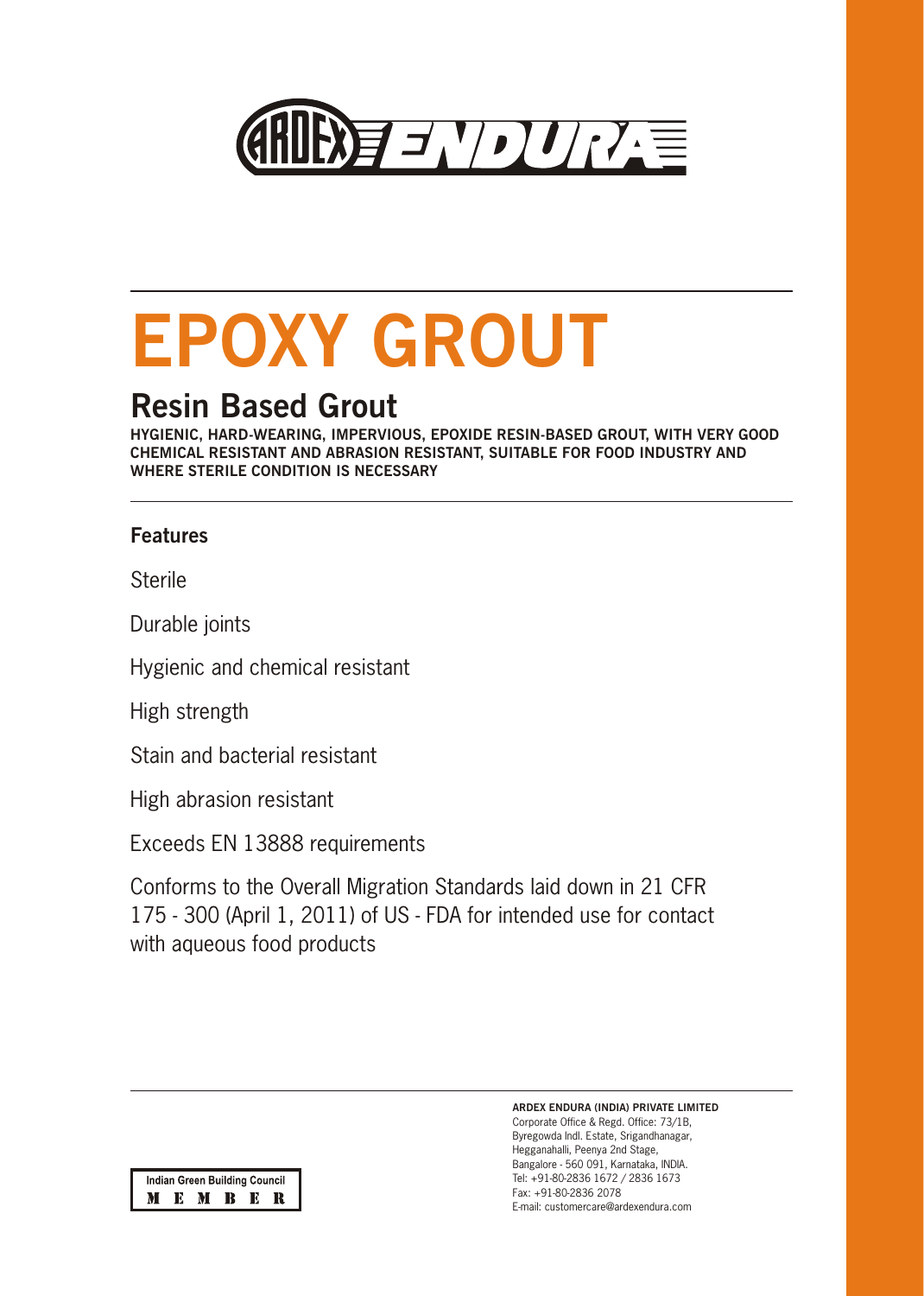## **EPOXY GROUT**

### **Resin Based Grout**

**HYGIENIC, HARD-WEARING, IMPERVIOUS, EPOXIDE RESIN-BASED GROUT, WITH VERY GOOD CHEMICAL RESISTANT AND ABRASION RESISTANT, SUITABLE FOR FOOD INDUSTRY AND WHERE STERILE CONDITION IS NECESSARY**

#### **DESCRIPTION**

EPOXY GROUT is a three-part system, comprising of PART A, PART B and PART C. For ease of application and the ability to fill tile / stone joints the grout is best mixed to a smooth, creamy consistency.

EPOXY GROUT is Hygienic, hard-wearing, impervious, epoxide resin-based grout with a high degree of resistance to chemical attack, abrasion and impact. The cured grout does not transfer taints to foodstuffs, does not permit the entry of bacteria or dirt and is easily maintained in a sterile condition.

#### **STANDARDS**

Exceeds the performance requirements of BS 5980 : 1980 for tensile strength.

Exceeds EN 13888 requirements

Conforms to the Overall Migration Standards laid down in 21 CFR 175 - 300 (April 1, 2011) of US - FDA for intended use for contact with aqueous food products.

#### **COLOURS**

| White       | Alpine blue  |
|-------------|--------------|
| Ivory       | Dark blue    |
| Cream       | Copper brown |
| Beige       | Dark brown   |
| Yellow      | Terra red    |
|             |              |
| Mushroom    | Burgundy     |
| Pink        | Grey         |
| Light green | Steel grey   |
| Dark green  | Dark grey    |

#### **AREAS OF APPLICATION**

| Walls                            | ✓                |
|----------------------------------|------------------|
| Floors                           | ✓                |
| Interior                         |                  |
| Exterior                         | ✓                |
| Dry Areas                        |                  |
| Wet Areas                        |                  |
| Work Tops                        | ✓                |
| <b>Showers</b>                   | $\checkmark$ (1) |
| <b>Swimming Pools</b>            | $\checkmark$ (2) |
| <b>Heavily Trafficked Floors</b> | ✓                |
| Hygienic Sterile Areas           | ✓                |
| <b>Chemical Resistance</b>       |                  |
| Hydrotherapy Pools               | $\checkmark$ (2) |

#### **NOTE:**

- $\checkmark$  = Suitable
- (1) Do not use showers for at least 2 weeks following completion of grouting.
- (2) Do not fill pool at least 3 weeks following completion of grouting.

#### **SURFACE PREPARATION**

- Joints should be free from efflorescence, laitance, dirt and other loose material. Remove thoroughly by dry brushing.
- Clean: All joints should be cleaned down by washing with water containing detergent, then with clean water.
- Ensure the joints are dry before grouting.

#### Movement Joints:

These should be provided in accordance with BS 5385 : part 1 - 5 and may be filled with the appropriate flexible sealant. Intermediate floor joints should be reinforced with brass or stainless steel. Use stainless steel where hygiene is essential.

#### **SITE WORK INSTRUCTIONS SURFACE CONSIDERATIONS** Fixing the Tiles:

It is essential that the tiles used are appropriate for the service conditions and are fixed in the correct manner.

#### Application Procedure:

Before commencing grouting the adhesive bed must be set. It is essential that the tiles used are appropriate for the service conditions and are fixed in a solid bed of adhesive i.e. ensuring that, as far as possible, no voids are left behind / beneath the tiles. Refer to the relevant product datasheet for setting / drying times.

Protect open joints from contamination and ensure that they are clean, dry and free from loose debris prior to grouting.

Do not grout at temperatures less than 5°C or in damp conditions.

#### **MIXING**

| <b>MIXING PROPORTION</b><br>*PARTS BY WEIGHT |                   |  |  |  |
|----------------------------------------------|-------------------|--|--|--|
| PART A                                       | 1.0 <sub>kg</sub> |  |  |  |
| PART B                                       | 400 g             |  |  |  |
| PART C                                       | 3.6 <sub>kg</sub> |  |  |  |
| *Part mixing is not permitted                |                   |  |  |  |

The EPOXY GROUT consistency can be adjusted to suit the application and site conditions by varying the quantity of PART C added to the mixed PART A and PART B.

- 1. Before use shake the bottle of PART B and stir PART A.
- 2. Add all of PART B to all of PART A in a suitable, clean container and thoroughly mix together. If an electric drill mixer is

used, blend at slow speed (less than 300 rpm).

- 3. Slowly add the required amount of PART C and mix until all the PART C has been dispersed and a uniform colour is achieved.
- 4. Immediately pour the mixed grout onto the working area.
- 5. The mixed EPOXY GROUT is usable for up to 45 minutes at  $27 \pm 1^{\circ}$ C.

#### **NOTE:**

- In general the PART C usage will vary depending on the consistency, temperature, different usage conditions, walls and floors building up of thickness, etc.
- Grouting at certain points : stiffer consistency required to 'stop' open-ended joints or grout skirting tiles.

#### **APPLICATION**

Check Potential Staining Risk: Apply EPOXY GROUT to a few tiles in small trial area. If discolouration occurs or difficulties are encountered with cleaning off (surplus grout), apply ARDEX ENDURA PROTECTIVE TILE & STONE SEALER and repeat trial. Ensure adequate ventilation in working areas.

- 1. Using a hard rubber grout float, compact the EPOXY GROUT into the joints ensuring that they are completely filled. Work in small areas and remove as much excess from the tile surface as possible. Strike off excess materials diagonally to the grout lines.
- 2. Plug open-ended joints with the stiffer mix to prevent any slumping of the EPOXY GROUT joints from occurring.
- 3. Within 30 minutes of mixing, clean off surplus EPOXY GROUT. Use a Scrubber dampened with clean water to break down (emulsify) the grout residue. Use a circular motion and keep the Scrubber flat relative to the tile surface to achieve a flush joint. Warm water, although not essential will greatly ease the emulsification process. Do not allow water to flow/run into ungrouted joints.
- 4. Clean off the emulsified epoxy / water residue with a fine sponge, taking care not to drag EPOXY GROUT from the joints. Clean diagonally to the grout lines.
- 5. Do not allow the haze to remain on the surface for any longer than 45 minutes.

**NOTE :** Care should be taken to avoid staining tiles when grouting. This is especially applicable when grouting unglazed floor tiles, quarry tiles, and tiles with a matt glaze or textured surface. Check the potential risk of staining by applying the grout to a few tiles in a small trial area. If working in food processing / preparation / storage areas, keep tiles / mosaics dry and

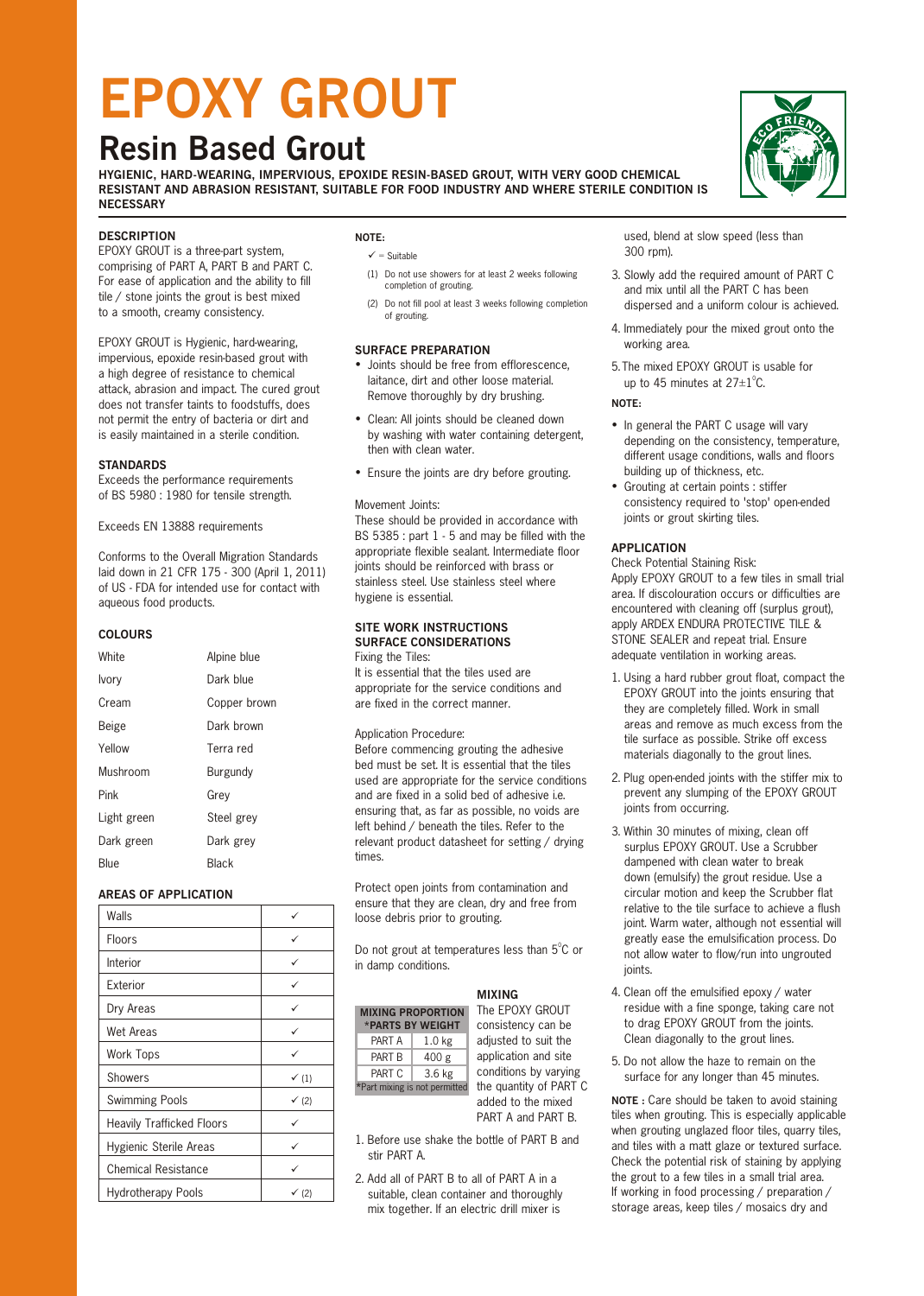DO NOT bring floor into service until EPOXY GROUT is hard / cured. Avoid contact between food and tiling for at least 7 days after grouting.

#### **TECHNICAL SPECIFICATION**

| ורטווויוטאב טו בטוו וטאווטוי<br><b>EPOXY GROUT</b> | @ 27 ± $1^{\circ}$ C                                                                   |
|----------------------------------------------------|----------------------------------------------------------------------------------------|
| Joint Width                                        | $2 - 20$ mm                                                                            |
| Pot Life                                           | 45 minutes                                                                             |
| <b>Setting Time</b>                                | 48 hours                                                                               |
| Temperature<br>Resistance                          | Prolonged<br>$-30^{\circ}$ C to $50^{\circ}$ C<br>Intermittent<br>Up to $70^{\circ}$ C |
| Water Absorption                                   | Nil (1)<br>Determined by the<br>Campden Food &<br>Drink Research<br>Association, UK.   |
| Specific Gravity                                   | 1.75                                                                                   |
| Shore D Hardness                                   | > 70                                                                                   |
| <b>TYPICAL VALUE</b>                               |                                                                                        |
| <b>EPOXY GROUT</b>                                 | @ 27 ± $1^{\circ}$ C                                                                   |
| Tensile Adhesion (14 day air)                      |                                                                                        |
| <b>EPOXY GROUT</b>                                 | <b>Dry Condition (kN)</b><br>>4.5                                                      |

| EPOXY GROUT<br>BS.5980:1980 min. | >4.5<br>0.95              |
|----------------------------------|---------------------------|
|                                  | <b>Wet Condition (kN)</b> |
| EPOXY GROUT                      | >3.6                      |

EPOXY GROUT BS.5980:1980 min. 0.56

Exceeds the requirements of BS 5980 : 1980

#### **SPACERS**

Use ARDEX ENDURA spacers for uniform joint width.

#### **STORAGE AND SHELF LIFE**

EPOXY GROUT has a shelf life of 12 months when stored in normal dry conditions.

For more details please refer the relevant product safety datasheet

#### **CHEMICAL RESISTANCE**

EPOXY GROUT is resistant to a wide range of liquids and chemicals, for specific information please refer to the following ARDEX ENDURA "Chemical Resistance" chart.

#### **CHEMICAL RESISTANCE CHART - SUMMARY OF RESULTS**

| Acetic Acid (5%)<br>$\star$<br>Acetic Acid (10%)<br>Acetone<br>Acetyl Bromide<br>Aluminium Bromide<br>$***$<br>Aluminium Fluoride<br>Ammonium Bromide (5%)<br>$***$<br><b>Baking Soda</b><br>$***$<br>Barium Hydroxide<br>$***$<br>Beer<br>Benzene<br>$***$<br><b>Boric Acid</b><br>$***$<br>n-Butanol<br><b>Butyl Acetate</b><br>Calcium Chloride<br>Calcium Hydroxide<br>Carbon Disulphide<br>Carbon Tetrachloride<br>$***$<br>Carbonates<br>$***$<br>Carbonic Acid<br>Castor Oil<br>* * *<br>Chlorides<br>$***$<br><b>Chlorinated Paraffin</b><br>Chloroform<br>Chromic Acid<br>Citric Acid<br>Coconut Oil<br>* * *<br>Cotton Seed Oil<br>Diesel Oil<br><b>Dilute Detergents</b><br>Ethanol<br>Ethyl Alcohol<br>Ethylene Glycol | <b>CHEMICAL</b> | <b>EPOXY GROUT</b> |
|------------------------------------------------------------------------------------------------------------------------------------------------------------------------------------------------------------------------------------------------------------------------------------------------------------------------------------------------------------------------------------------------------------------------------------------------------------------------------------------------------------------------------------------------------------------------------------------------------------------------------------------------------------------------------------------------------------------------------------|-----------------|--------------------|
|                                                                                                                                                                                                                                                                                                                                                                                                                                                                                                                                                                                                                                                                                                                                    |                 |                    |
|                                                                                                                                                                                                                                                                                                                                                                                                                                                                                                                                                                                                                                                                                                                                    |                 |                    |
|                                                                                                                                                                                                                                                                                                                                                                                                                                                                                                                                                                                                                                                                                                                                    |                 |                    |
|                                                                                                                                                                                                                                                                                                                                                                                                                                                                                                                                                                                                                                                                                                                                    |                 |                    |
|                                                                                                                                                                                                                                                                                                                                                                                                                                                                                                                                                                                                                                                                                                                                    |                 |                    |
|                                                                                                                                                                                                                                                                                                                                                                                                                                                                                                                                                                                                                                                                                                                                    |                 |                    |
|                                                                                                                                                                                                                                                                                                                                                                                                                                                                                                                                                                                                                                                                                                                                    |                 |                    |
|                                                                                                                                                                                                                                                                                                                                                                                                                                                                                                                                                                                                                                                                                                                                    |                 |                    |
|                                                                                                                                                                                                                                                                                                                                                                                                                                                                                                                                                                                                                                                                                                                                    |                 |                    |
|                                                                                                                                                                                                                                                                                                                                                                                                                                                                                                                                                                                                                                                                                                                                    |                 |                    |
|                                                                                                                                                                                                                                                                                                                                                                                                                                                                                                                                                                                                                                                                                                                                    |                 |                    |
|                                                                                                                                                                                                                                                                                                                                                                                                                                                                                                                                                                                                                                                                                                                                    |                 |                    |
|                                                                                                                                                                                                                                                                                                                                                                                                                                                                                                                                                                                                                                                                                                                                    |                 |                    |
|                                                                                                                                                                                                                                                                                                                                                                                                                                                                                                                                                                                                                                                                                                                                    |                 |                    |
|                                                                                                                                                                                                                                                                                                                                                                                                                                                                                                                                                                                                                                                                                                                                    |                 |                    |
|                                                                                                                                                                                                                                                                                                                                                                                                                                                                                                                                                                                                                                                                                                                                    |                 |                    |
|                                                                                                                                                                                                                                                                                                                                                                                                                                                                                                                                                                                                                                                                                                                                    |                 |                    |
|                                                                                                                                                                                                                                                                                                                                                                                                                                                                                                                                                                                                                                                                                                                                    |                 |                    |
|                                                                                                                                                                                                                                                                                                                                                                                                                                                                                                                                                                                                                                                                                                                                    |                 |                    |
|                                                                                                                                                                                                                                                                                                                                                                                                                                                                                                                                                                                                                                                                                                                                    |                 |                    |
|                                                                                                                                                                                                                                                                                                                                                                                                                                                                                                                                                                                                                                                                                                                                    |                 |                    |
|                                                                                                                                                                                                                                                                                                                                                                                                                                                                                                                                                                                                                                                                                                                                    |                 |                    |
|                                                                                                                                                                                                                                                                                                                                                                                                                                                                                                                                                                                                                                                                                                                                    |                 |                    |
|                                                                                                                                                                                                                                                                                                                                                                                                                                                                                                                                                                                                                                                                                                                                    |                 |                    |
|                                                                                                                                                                                                                                                                                                                                                                                                                                                                                                                                                                                                                                                                                                                                    |                 |                    |
|                                                                                                                                                                                                                                                                                                                                                                                                                                                                                                                                                                                                                                                                                                                                    |                 |                    |
|                                                                                                                                                                                                                                                                                                                                                                                                                                                                                                                                                                                                                                                                                                                                    |                 |                    |
|                                                                                                                                                                                                                                                                                                                                                                                                                                                                                                                                                                                                                                                                                                                                    |                 |                    |
|                                                                                                                                                                                                                                                                                                                                                                                                                                                                                                                                                                                                                                                                                                                                    |                 |                    |
|                                                                                                                                                                                                                                                                                                                                                                                                                                                                                                                                                                                                                                                                                                                                    |                 |                    |
|                                                                                                                                                                                                                                                                                                                                                                                                                                                                                                                                                                                                                                                                                                                                    |                 |                    |
|                                                                                                                                                                                                                                                                                                                                                                                                                                                                                                                                                                                                                                                                                                                                    |                 |                    |
|                                                                                                                                                                                                                                                                                                                                                                                                                                                                                                                                                                                                                                                                                                                                    |                 |                    |
| Fats                                                                                                                                                                                                                                                                                                                                                                                                                                                                                                                                                                                                                                                                                                                               |                 |                    |
| Ferric Chloride                                                                                                                                                                                                                                                                                                                                                                                                                                                                                                                                                                                                                                                                                                                    |                 |                    |
| * * *<br>Fish Oil                                                                                                                                                                                                                                                                                                                                                                                                                                                                                                                                                                                                                                                                                                                  |                 |                    |
| * * *<br>Fluorides (except HF)                                                                                                                                                                                                                                                                                                                                                                                                                                                                                                                                                                                                                                                                                                     |                 |                    |
| Formic Acid                                                                                                                                                                                                                                                                                                                                                                                                                                                                                                                                                                                                                                                                                                                        |                 |                    |
| Gasoline                                                                                                                                                                                                                                                                                                                                                                                                                                                                                                                                                                                                                                                                                                                           |                 |                    |
| Ground Nut Oil                                                                                                                                                                                                                                                                                                                                                                                                                                                                                                                                                                                                                                                                                                                     |                 |                    |
| Heptane                                                                                                                                                                                                                                                                                                                                                                                                                                                                                                                                                                                                                                                                                                                            |                 |                    |

| Household Ammonia                     | $\star$ $\star$ |
|---------------------------------------|-----------------|
| Hydrobromic Acid                      | $\star$ $\star$ |
| Hydrochloric Acid (dil)               |                 |
| Kerosene                              | $***$           |
| Lactic Acid (3%)                      | $\star$ $\star$ |
| Lime Juice                            |                 |
| Linseed Oil                           | $***$           |
| Lubricating Oils                      | $***$           |
| Methanol                              | $* *$           |
| Milk                                  | $***$           |
| <b>Nitrates</b>                       |                 |
| Nitric Acid (10%)                     |                 |
| Olive Oil                             | $***$           |
| Oleic Acid                            | $***$           |
| Palm Kernel Oil                       | $***$           |
| Palm Oil                              | $***$           |
| Paraffin Wax                          | $***$           |
| Phenol                                |                 |
|                                       |                 |
| Phosphoric Acid (10%)                 |                 |
| Pine Oil                              | $***$           |
| Polypropylene Glycol                  |                 |
| Potassium Hydroxide                   |                 |
| <b>Proprietary Sterilising Agents</b> | $***$           |
| <b>Silicates</b>                      | $***$           |
| Sodium Carbonate                      | * * *           |
| Sodium Chloride                       |                 |
| Sodium Hydroxide                      | $\star$ $\star$ |
| Sodium Hypochlorite Soln.             |                 |
| (15% available chlorine)              |                 |
| Soya Bean Oil                         |                 |
| Sugars                                |                 |
| Sulphates                             |                 |
| Sulphuric Acid (45%)                  |                 |
| Sunflower Seed Oil                    |                 |
| Tannic Acid                           |                 |
| Tetrahydronahpthalene                 |                 |
| 1,1,1- Trichloroethane                |                 |
| Vegetable Oils                        | * * *           |
| Water                                 | * * *           |
| White Spirit                          |                 |
|                                       |                 |

#### **NOTE:**

Splash contact only

\*\* Contact for max. 24 hours before washing off

\*\*\* Prolonged contact